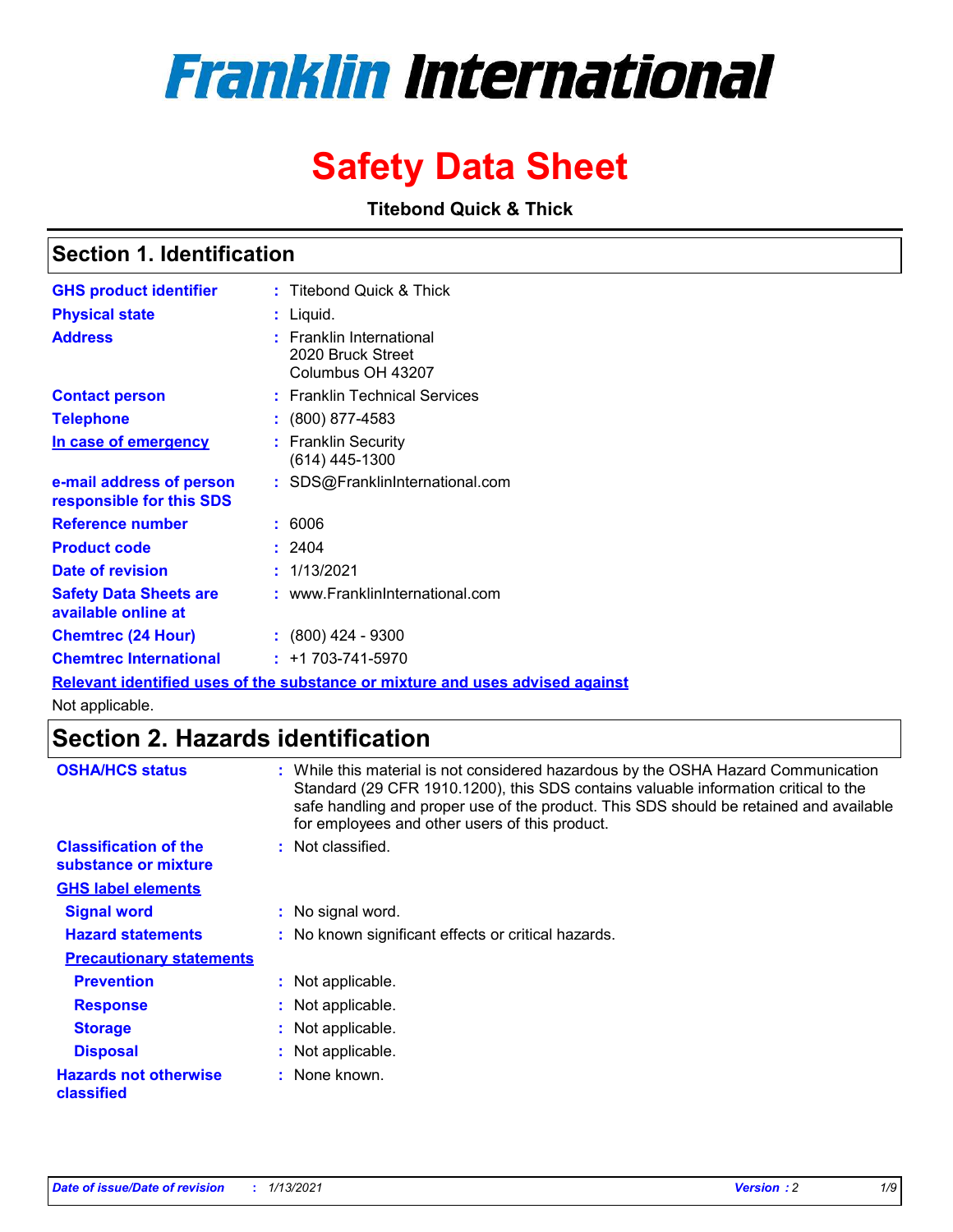### **Section 3. Composition/information on ingredients**

**Substance/mixture :** Mixture

Any concentration shown as a range is to protect confidentiality or is due to batch variation.

**There are no ingredients present which, within the current knowledge of the supplier and in the concentrations applicable, are classified as hazardous to health or the environment and hence require reporting in this section. Occupational exposure limits, if available, are listed in Section 8.**

### **Section 4. First aid measures**

| <b>Description of necessary first aid measures</b>        |                                                                                                                                                                                                                                                                                                                                                |
|-----------------------------------------------------------|------------------------------------------------------------------------------------------------------------------------------------------------------------------------------------------------------------------------------------------------------------------------------------------------------------------------------------------------|
| <b>Eye contact</b>                                        | : Immediately flush eyes with plenty of water, occasionally lifting the upper and lower<br>eyelids. Check for and remove any contact lenses. Get medical attention if irritation<br>occurs.                                                                                                                                                    |
| <b>Inhalation</b>                                         | : Remove victim to fresh air and keep at rest in a position comfortable for breathing. Get<br>medical attention if needed.                                                                                                                                                                                                                     |
| <b>Skin contact</b>                                       | : Flush contaminated skin with plenty of water. Remove contaminated clothing and<br>shoes. Get medical attention if needed.                                                                                                                                                                                                                    |
| <b>Ingestion</b>                                          | : Wash out mouth with water. Remove victim to fresh air and keep at rest in a position<br>comfortable for breathing. If material has been swallowed and the exposed person is<br>conscious, give small quantities of water to drink. Do not induce vomiting unless<br>directed to do so by medical personnel. Get medical attention if needed. |
| <b>Most important symptoms/effects, acute and delayed</b> |                                                                                                                                                                                                                                                                                                                                                |
| <b>Potential acute health effects</b>                     |                                                                                                                                                                                                                                                                                                                                                |
| <b>Eye contact</b>                                        | : This product may irritate eyes upon contact.                                                                                                                                                                                                                                                                                                 |
| <b>Inhalation</b>                                         | : No known significant effects or critical hazards.                                                                                                                                                                                                                                                                                            |
| <b>Skin contact</b>                                       | : No known significant effects or critical hazards.                                                                                                                                                                                                                                                                                            |
| <b>Ingestion</b>                                          | : No known significant effects or critical hazards.                                                                                                                                                                                                                                                                                            |
| <b>Over-exposure signs/symptoms</b>                       |                                                                                                                                                                                                                                                                                                                                                |
| Eye contact                                               | : No specific data.                                                                                                                                                                                                                                                                                                                            |
| <b>Inhalation</b>                                         | : No specific data.                                                                                                                                                                                                                                                                                                                            |
| <b>Skin contact</b>                                       | : No specific data.                                                                                                                                                                                                                                                                                                                            |
| <b>Ingestion</b>                                          | : No specific data.                                                                                                                                                                                                                                                                                                                            |
|                                                           | Indication of immediate medical attention and special treatment needed, if necessary                                                                                                                                                                                                                                                           |
| <b>Notes to physician</b>                                 | : Treat symptomatically. Contact poison treatment specialist immediately if large<br>quantities have been ingested or inhaled.                                                                                                                                                                                                                 |
| <b>Specific treatments</b>                                | : No specific treatment.                                                                                                                                                                                                                                                                                                                       |
| <b>Protection of first-aiders</b>                         | : No action shall be taken involving any personal risk or without suitable training.                                                                                                                                                                                                                                                           |
|                                                           |                                                                                                                                                                                                                                                                                                                                                |

**See toxicological information (Section 11)**

### **Section 5. Fire-fighting measures**

| : Use an extinguishing agent suitable for the surrounding fire.                                    |
|----------------------------------------------------------------------------------------------------|
| : None known.                                                                                      |
| : In a fire or if heated, a pressure increase will occur and the container may burst.              |
| : Decomposition products may include the following materials:<br>carbon dioxide<br>carbon monoxide |
|                                                                                                    |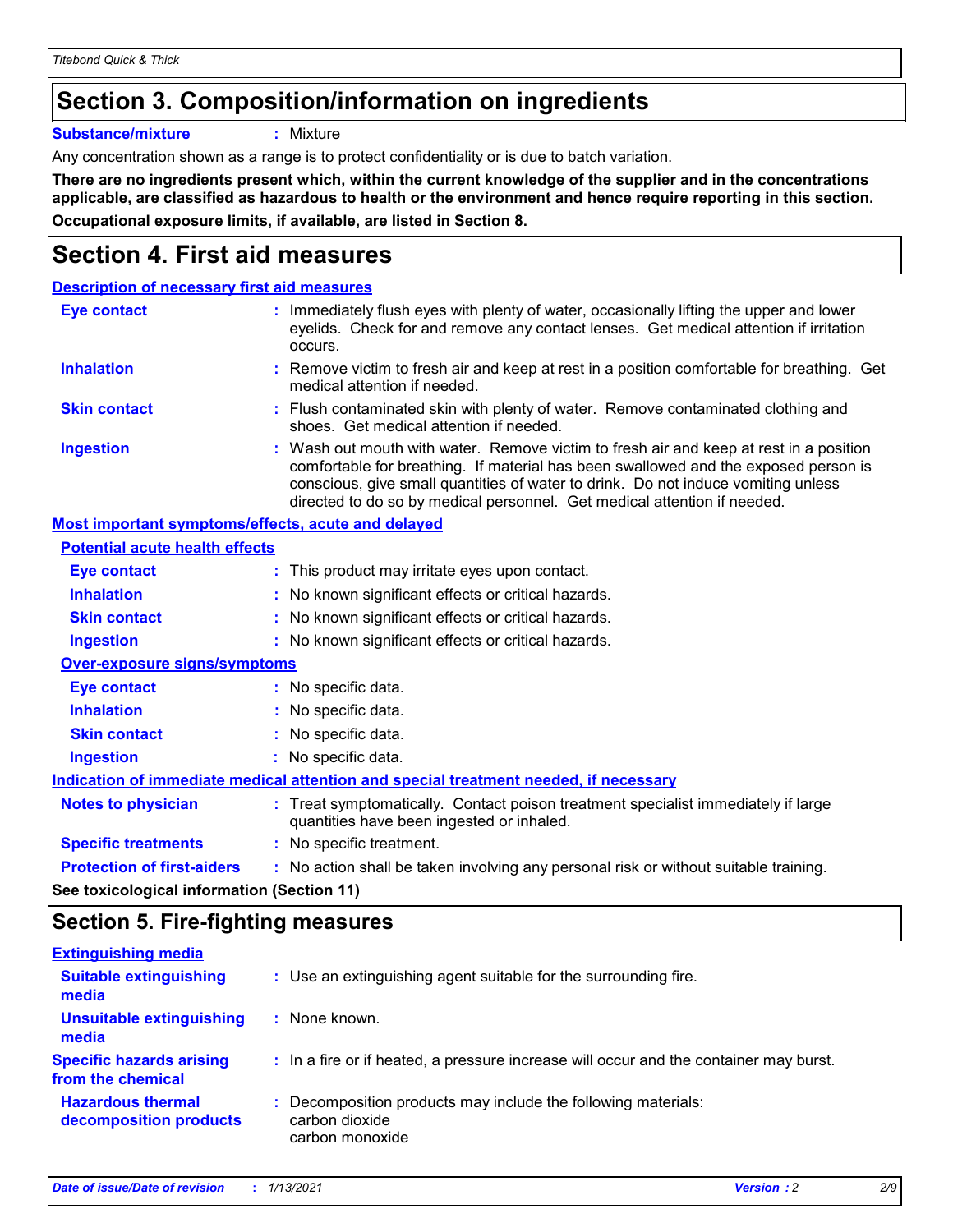### **Section 5. Fire-fighting measures**

| <b>Special protective actions</b><br>for fire-fighters | : Promptly isolate the scene by removing all persons from the vicinity of the incident if<br>there is a fire. No action shall be taken involving any personal risk or without suitable<br>training. |
|--------------------------------------------------------|-----------------------------------------------------------------------------------------------------------------------------------------------------------------------------------------------------|
| <b>Special protective</b>                              | Fire-fighters should wear appropriate protective equipment and self-contained breathing                                                                                                             |
| equipment for fire-fighters                            | apparatus (SCBA) with a full face-piece operated in positive pressure mode.                                                                                                                         |

### **Section 6. Accidental release measures**

|                                                              |    | <b>Personal precautions, protective equipment and emergency procedures</b>                                                                                                                                                                                                                                                                                                                                                                                                                                                                                                                 |
|--------------------------------------------------------------|----|--------------------------------------------------------------------------------------------------------------------------------------------------------------------------------------------------------------------------------------------------------------------------------------------------------------------------------------------------------------------------------------------------------------------------------------------------------------------------------------------------------------------------------------------------------------------------------------------|
| <b>For non-emergency</b><br>personnel                        |    | : No action shall be taken involving any personal risk or without suitable training.<br>Evacuate surrounding areas. Keep unnecessary and unprotected personnel from<br>entering. Do not touch or walk through spilled material. Put on appropriate personal<br>protective equipment.                                                                                                                                                                                                                                                                                                       |
| For emergency responders                                     | ÷. | If specialized clothing is required to deal with the spillage, take note of any information in<br>Section 8 on suitable and unsuitable materials. See also the information in "For non-<br>emergency personnel".                                                                                                                                                                                                                                                                                                                                                                           |
| <b>Environmental precautions</b>                             |    | : Avoid dispersal of spilled material and runoff and contact with soil, waterways, drains<br>and sewers. Inform the relevant authorities if the product has caused environmental<br>pollution (sewers, waterways, soil or air).                                                                                                                                                                                                                                                                                                                                                            |
| <b>Methods and materials for containment and cleaning up</b> |    |                                                                                                                                                                                                                                                                                                                                                                                                                                                                                                                                                                                            |
| <b>Small spill</b>                                           |    | : Stop leak if without risk. Move containers from spill area. Dilute with water and mop up<br>if water-soluble. Alternatively, or if water-insoluble, absorb with an inert dry material and<br>place in an appropriate waste disposal container. Dispose of via a licensed waste<br>disposal contractor.                                                                                                                                                                                                                                                                                   |
| <b>Large spill</b>                                           |    | : Stop leak if without risk. Move containers from spill area. Prevent entry into sewers,<br>water courses, basements or confined areas. Wash spillages into an effluent treatment<br>plant or proceed as follows. Contain and collect spillage with non-combustible,<br>absorbent material e.g. sand, earth, vermiculite or diatomaceous earth and place in<br>container for disposal according to local regulations (see Section 13). Dispose of via a<br>licensed waste disposal contractor. Note: see Section 1 for emergency contact<br>information and Section 13 for waste disposal. |
|                                                              |    |                                                                                                                                                                                                                                                                                                                                                                                                                                                                                                                                                                                            |

### **Section 7. Handling and storage**

### **Precautions for safe handling**

| <b>Protective measures</b>                                                | : Put on appropriate personal protective equipment (see Section 8).                                                                                                                                                                                                                                                                                                                                                                                                                                                                                                                                                                                                           |
|---------------------------------------------------------------------------|-------------------------------------------------------------------------------------------------------------------------------------------------------------------------------------------------------------------------------------------------------------------------------------------------------------------------------------------------------------------------------------------------------------------------------------------------------------------------------------------------------------------------------------------------------------------------------------------------------------------------------------------------------------------------------|
| <b>Advice on general</b><br>occupational hygiene                          | Eating, drinking and smoking should be prohibited in areas where this material is<br>handled, stored and processed. Workers should wash hands and face before eating,<br>drinking and smoking. Remove contaminated clothing and protective equipment before<br>entering eating areas. See also Section 8 for additional information on hygiene<br>measures.                                                                                                                                                                                                                                                                                                                   |
| <b>Conditions for safe storage,</b><br>including any<br>incompatibilities | Store between the following temperatures: 10 to $32^{\circ}$ C (50 to 89.6 $^{\circ}$ F). Store in<br>accordance with local regulations. Store in original container protected from direct<br>sunlight in a dry, cool and well-ventilated area, away from incompatible materials (see<br>Section 10) and food and drink. Keep container tightly closed and sealed until ready for<br>use. Containers that have been opened must be carefully resealed and kept upright to<br>prevent leakage. Do not store in unlabeled containers. Use appropriate containment to<br>avoid environmental contamination. See Section 10 for incompatible materials before<br>handling or use. |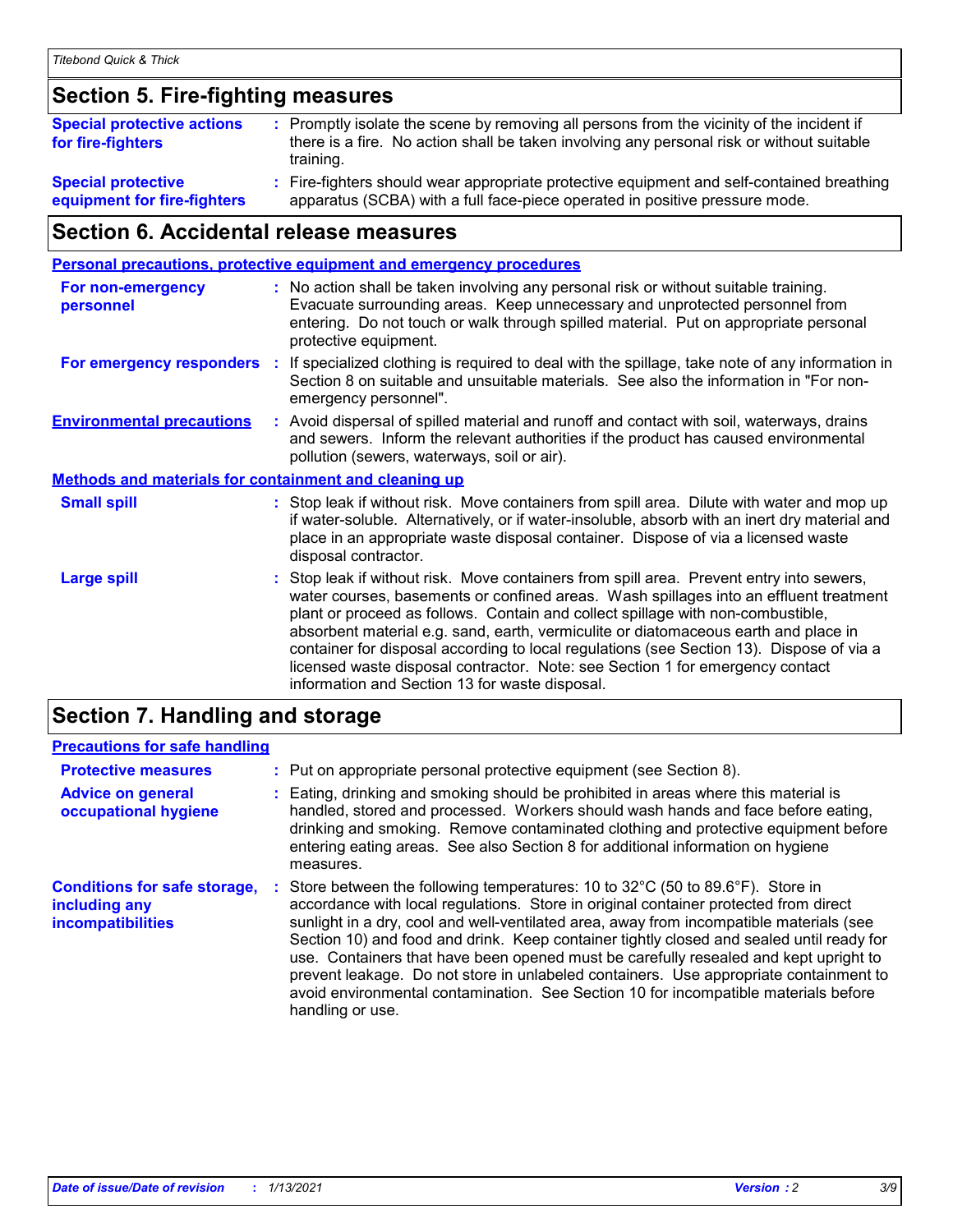### **Section 8. Exposure controls/personal protection**

#### **Control parameters**

| <b>Occupational exposure limits</b><br>None.      |                                                                                                                                                                                                                                                                                                                                                                                                   |
|---------------------------------------------------|---------------------------------------------------------------------------------------------------------------------------------------------------------------------------------------------------------------------------------------------------------------------------------------------------------------------------------------------------------------------------------------------------|
| <b>Appropriate engineering</b><br><b>controls</b> | : Good general ventilation should be sufficient to control worker exposure to airborne<br>contaminants.                                                                                                                                                                                                                                                                                           |
| <b>Environmental exposure</b><br><b>controls</b>  | : Emissions from ventilation or work process equipment should be checked to ensure<br>they comply with the requirements of environmental protection legislation. In some<br>cases, fume scrubbers, filters or engineering modifications to the process equipment<br>will be necessary to reduce emissions to acceptable levels.                                                                   |
| <b>Individual protection measures</b>             |                                                                                                                                                                                                                                                                                                                                                                                                   |
| <b>Hygiene measures</b>                           | : Wash hands, forearms and face thoroughly after handling chemical products, before<br>eating, smoking and using the lavatory and at the end of the working period.<br>Appropriate techniques should be used to remove potentially contaminated clothing.<br>Wash contaminated clothing before reusing. Ensure that eyewash stations and safety<br>showers are close to the workstation location. |
| <b>Eye/face protection</b>                        | : Safety eyewear complying with an approved standard should be used when a risk<br>assessment indicates this is necessary to avoid exposure to liquid splashes, mists,<br>gases or dusts. If contact is possible, the following protection should be worn, unless<br>the assessment indicates a higher degree of protection: safety glasses with side-<br>shields.                                |
| <b>Skin protection</b>                            |                                                                                                                                                                                                                                                                                                                                                                                                   |
| <b>Hand protection</b>                            | : Chemical-resistant, impervious gloves complying with an approved standard should be<br>worn at all times when handling chemical products if a risk assessment indicates this is<br>necessary.                                                                                                                                                                                                   |
| <b>Body protection</b>                            | : Personal protective equipment for the body should be selected based on the task being<br>performed and the risks involved and should be approved by a specialist before<br>handling this product.                                                                                                                                                                                               |
| <b>Other skin protection</b>                      | : Appropriate footwear and any additional skin protection measures should be selected<br>based on the task being performed and the risks involved and should be approved by a<br>specialist before handling this product.                                                                                                                                                                         |
| <b>Respiratory protection</b>                     | Based on the hazard and potential for exposure, select a respirator that meets the<br>appropriate standard or certification. Respirators must be used according to a<br>respiratory protection program to ensure proper fitting, training, and other important<br>aspects of use.                                                                                                                 |

### **Section 9. Physical and chemical properties**

| <b>Appearance</b>                                                       |                                                                    |
|-------------------------------------------------------------------------|--------------------------------------------------------------------|
| <b>Physical state</b>                                                   | : Liquid.                                                          |
| <b>Color</b>                                                            | : White.                                                           |
| <b>Odor</b>                                                             | $:$ Faint odor.                                                    |
| <b>Odor threshold</b>                                                   | $:$ Not available.                                                 |
| рH                                                                      | : 4.8                                                              |
| <b>Melting point</b>                                                    | $:$ Not available.                                                 |
| <b>Boiling point</b>                                                    | : $100^{\circ}$ C (212 $^{\circ}$ F)                               |
| <b>Flash point</b>                                                      | : Closed cup: $>93.3^{\circ}$ C ( $>199.9^{\circ}$ F) [Setaflash.] |
| <b>Evaporation rate</b>                                                 | $:$ Not available.                                                 |
| <b>Flammability (solid, gas)</b>                                        | $:$ Not available.                                                 |
| <b>Lower and upper explosive : Not available.</b><br>(flammable) limits |                                                                    |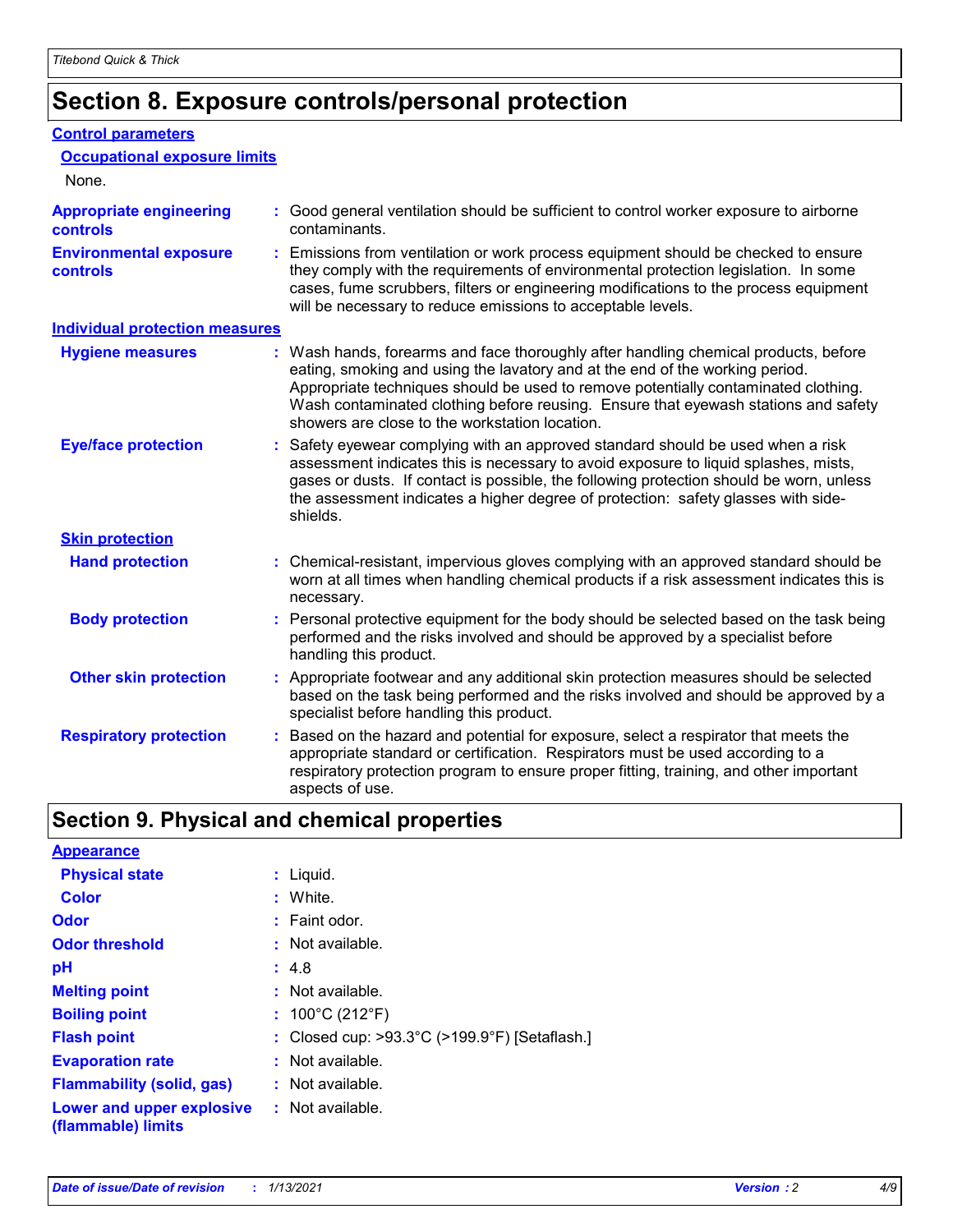### **Section 9. Physical and chemical properties**

| <b>VOC (less water, less)</b><br>exempt solvents) | : $2.4$ g/l                                                     |
|---------------------------------------------------|-----------------------------------------------------------------|
| <b>Volatility</b>                                 | $: 40\%$ (w/w)                                                  |
| <b>Vapor density</b>                              | $:$ Not available.                                              |
| <b>Relative density</b>                           | : 1.1                                                           |
| <b>Solubility</b>                                 | : Soluble in the following materials: cold water and hot water. |
| <b>Solubility in water</b>                        | $:$ Not available.                                              |
| <b>Partition coefficient: n-</b><br>octanol/water | $:$ Not available.                                              |
| <b>Auto-ignition temperature</b>                  | : Not available.                                                |
| <b>Decomposition temperature</b>                  | $:$ Not available.                                              |
| <b>Viscosity</b>                                  | $:$ Not available.                                              |

### **Section 10. Stability and reactivity**

| <b>Reactivity</b>                            |    | No specific test data related to reactivity available for this product or its ingredients.              |
|----------------------------------------------|----|---------------------------------------------------------------------------------------------------------|
| <b>Chemical stability</b>                    |    | : The product is stable.                                                                                |
| <b>Possibility of hazardous</b><br>reactions |    | : Under normal conditions of storage and use, hazardous reactions will not occur.                       |
| <b>Conditions to avoid</b>                   |    | : No specific data.                                                                                     |
| <b>Incompatible materials</b>                | ÷. | No specific data.                                                                                       |
| <b>Hazardous decomposition</b><br>products   |    | Under normal conditions of storage and use, hazardous decomposition products should<br>not be produced. |

### **Section 11. Toxicological information**

#### **Information on toxicological effects**

#### **Acute toxicity**

Not available.

#### **Irritation/Corrosion**

Not available.

#### **Conclusion/Summary**

- 
- **Sensitization**

Not available.

**Mutagenicity** Not available.

**Carcinogenicity** Not available.

**Reproductive toxicity** Not available.

**Teratogenicity** Not available.

- **Skin Example 3 :** Prolonged or repeated contact can defat the skin and lead to irritation, cracking and/or dermatitis.
- **Eyes :** This product may irritate eyes upon contact.
- **Respiratory :** Inhalation of oil mist or vapors at elevated temperatures may cause respiratory irritation.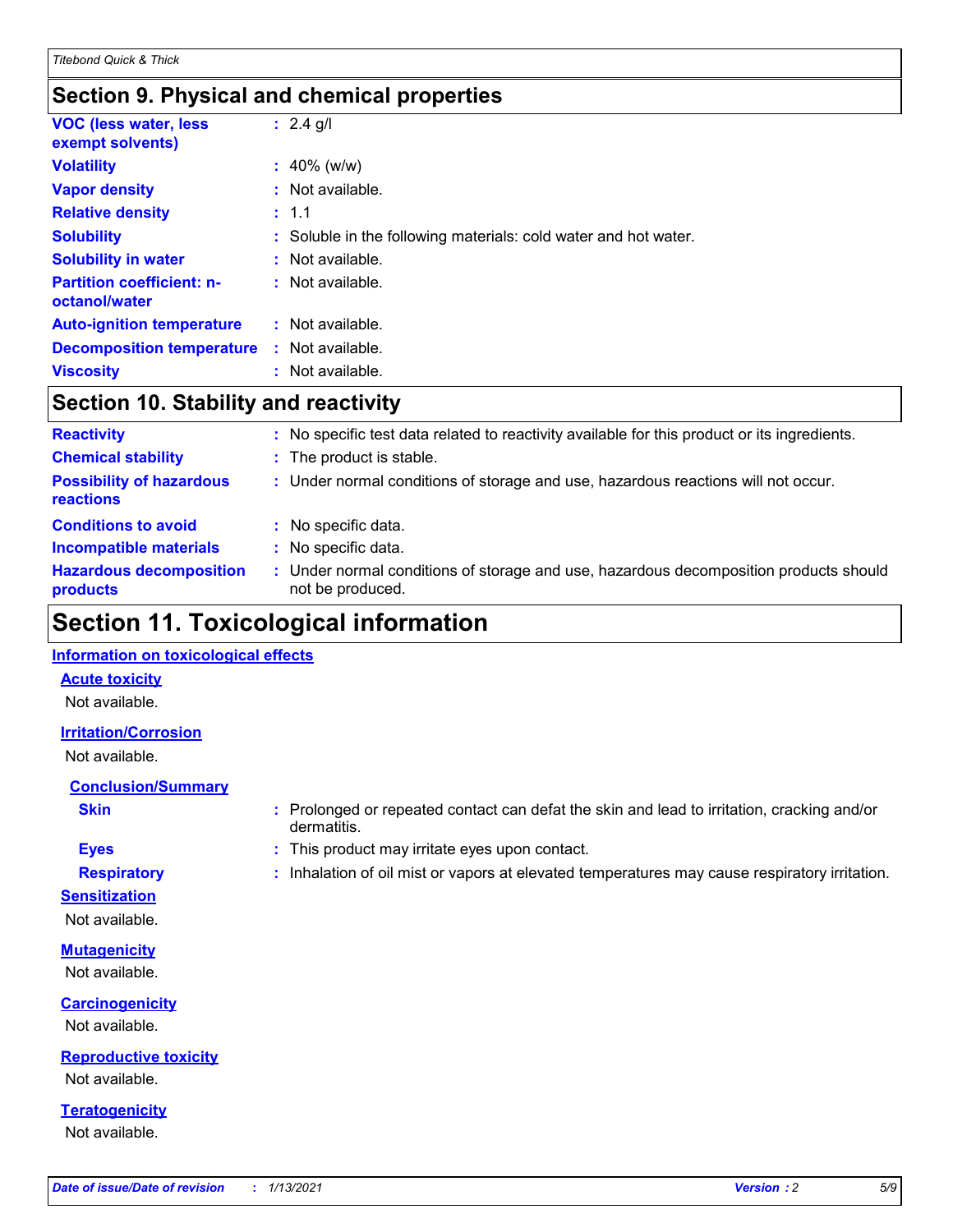### **Section 11. Toxicological information**

| <b>Specific target organ toxicity (single exposure)</b><br>Not available.   |                                                                                              |
|-----------------------------------------------------------------------------|----------------------------------------------------------------------------------------------|
| <b>Specific target organ toxicity (repeated exposure)</b><br>Not available. |                                                                                              |
| <b>Aspiration hazard</b><br>Not available.                                  |                                                                                              |
| <b>Information on the likely</b><br>routes of exposure                      | : Routes of entry anticipated: Oral, Inhalation.<br>Routes of entry not anticipated: Dermal. |
| <b>Potential acute health effects</b>                                       |                                                                                              |
| <b>Eye contact</b>                                                          | : This product may irritate eyes upon contact.                                               |
| <b>Inhalation</b>                                                           | : No known significant effects or critical hazards.                                          |
| <b>Skin contact</b>                                                         | : No known significant effects or critical hazards.                                          |
| <b>Ingestion</b>                                                            | : No known significant effects or critical hazards.                                          |
|                                                                             | <b>Symptoms related to the physical, chemical and toxicological characteristics</b>          |
| <b>Eye contact</b>                                                          | : No specific data.                                                                          |
| <b>Inhalation</b>                                                           | : No specific data.                                                                          |
| <b>Skin contact</b>                                                         | : No specific data.                                                                          |
| <b>Ingestion</b>                                                            | : No specific data.                                                                          |
|                                                                             | Delayed and immediate effects and also chronic effects from short and long term exposure     |
| <b>Short term exposure</b>                                                  |                                                                                              |
| <b>Potential immediate</b><br>effects                                       | : Not available.                                                                             |
| <b>Potential delayed effects</b>                                            | : Not available.                                                                             |
| <b>Long term exposure</b>                                                   |                                                                                              |
| <b>Potential immediate</b><br>effects                                       | : Not available.                                                                             |
| <b>Potential delayed effects</b>                                            | : Not available.                                                                             |
| <b>Potential chronic health effects</b>                                     |                                                                                              |
| Not available.                                                              |                                                                                              |
| <b>General</b>                                                              | No known significant effects or critical hazards.                                            |
| <b>Carcinogenicity</b>                                                      | : No known significant effects or critical hazards.                                          |
| <b>Mutagenicity</b>                                                         | No known significant effects or critical hazards.                                            |
| <b>Teratogenicity</b>                                                       | No known significant effects or critical hazards.                                            |
| <b>Developmental effects</b>                                                | No known significant effects or critical hazards.                                            |
| <b>Fertility effects</b>                                                    | : No known significant effects or critical hazards.                                          |
| <b>Numerical measures of toxicity</b>                                       |                                                                                              |
| <b>Acute toxicity estimates</b>                                             |                                                                                              |
| Not available.                                                              |                                                                                              |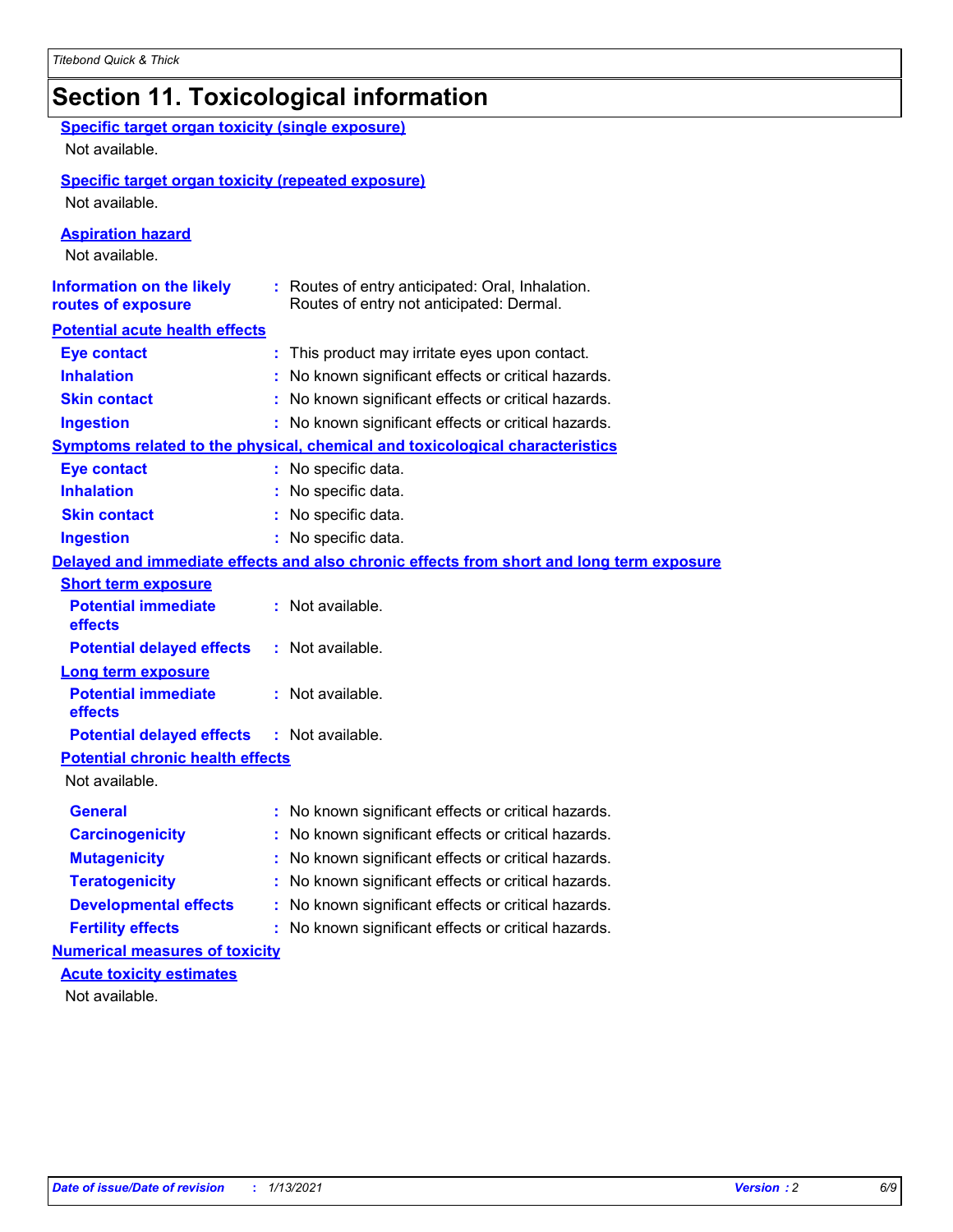### **Section 12. Ecological information**

#### **Toxicity**

Not available.

#### **Persistence and degradability**

**Bioaccumulative potential** Not available. Not available.

| <b>Mobility in soil</b>                                       |                                                     |
|---------------------------------------------------------------|-----------------------------------------------------|
| <b>Soil/water partition</b><br>coefficient (K <sub>oc</sub> ) | : Not available.                                    |
| <b>Other adverse effects</b>                                  | : No known significant effects or critical hazards. |

### **Section 13. Disposal considerations**

The generation of waste should be avoided or minimized wherever possible. Disposal of this product, solutions and any by-products should at all times comply with the requirements of environmental protection and waste disposal legislation and any regional local authority requirements. Dispose of surplus and non-recyclable products via a licensed waste disposal contractor. Waste should not be disposed of untreated to the sewer unless fully compliant with the requirements of all authorities with jurisdiction. Waste packaging should be recycled. Incineration or landfill should only be considered when recycling is not feasible. This material and its container must be disposed of in a safe way. Empty containers or liners may retain some product residues. Avoid dispersal of spilled material and runoff and contact with soil, waterways, drains and sewers. **Disposal methods :**

### **Section 14. Transport information**

|                                      | <b>DOT</b><br><b>Classification</b> | <b>TDG</b><br><b>Classification</b> | <b>Mexico</b><br><b>Classification</b> | <b>ADR/RID</b>               | <b>IMDG</b>              | <b>IATA</b>              |
|--------------------------------------|-------------------------------------|-------------------------------------|----------------------------------------|------------------------------|--------------------------|--------------------------|
| <b>UN number</b>                     | Not regulated.                      | Not regulated.                      | Not regulated.                         | Not regulated.               | Not regulated.           | Not regulated.           |
| <b>UN proper</b><br>shipping name    |                                     |                                     |                                        |                              |                          |                          |
| <b>Transport</b><br>hazard class(es) | $\overline{\phantom{0}}$            | $\overline{\phantom{0}}$            | $\qquad \qquad$                        | $\qquad \qquad \blacksquare$ | $\overline{\phantom{0}}$ | $\overline{\phantom{0}}$ |
| <b>Packing group</b>                 | $\blacksquare$                      | -                                   |                                        | -                            |                          | -                        |
| <b>Environmental</b><br>hazards      | No.                                 | No.                                 | No.                                    | No.                          | No.                      | No.                      |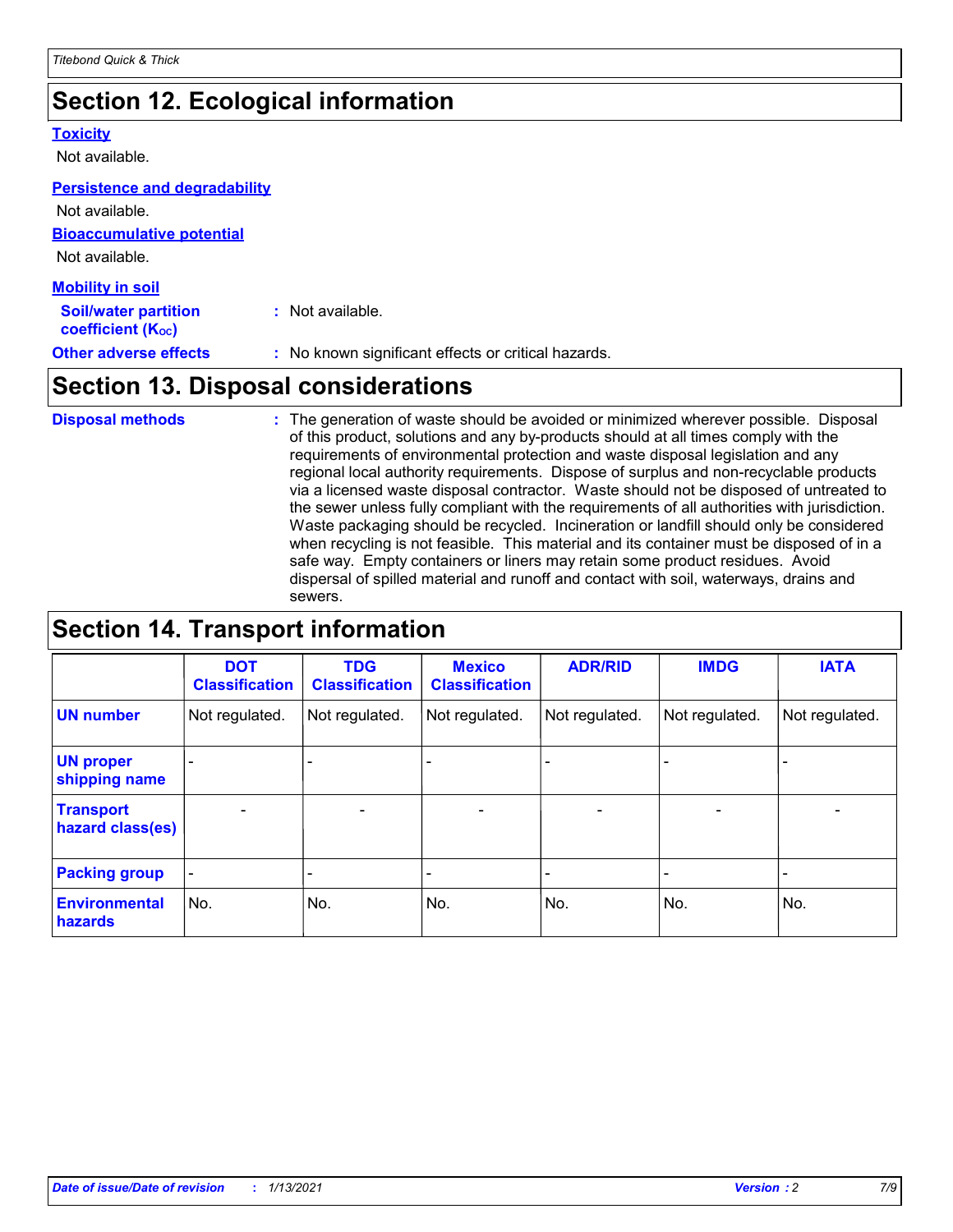### **Section 15. Regulatory information**

#### **U.S. Federal regulations**

#### **SARA 302/304**

#### **Composition/information on ingredients**

No products were found.

| SARA 304 RQ | Not applicable. |
|-------------|-----------------|
|-------------|-----------------|

#### **SARA 311/312**

**Classification :** Not applicable.

#### **Composition/information on ingredients**

No products were found.

#### **State regulations**

| <b>Massachusetts</b>       | : None of the components are listed. |
|----------------------------|--------------------------------------|
| <b>New York</b>            | : None of the components are listed. |
| <b>New Jersey</b>          | : None of the components are listed. |
| <b>Pennsylvania</b>        | : None of the components are listed. |
| <b>California Prop. 65</b> |                                      |

This product does not require a Safe Harbor warning under California Prop. 65.

#### **International regulations**

|             |  |  | <b>Chemical Weapon Convention List Schedules I, II &amp; III Chemicals</b> |  |
|-------------|--|--|----------------------------------------------------------------------------|--|
| Not listed. |  |  |                                                                            |  |

#### **Montreal Protocol**

Not listed.

### **Stockholm Convention on Persistent Organic Pollutants**

Not listed.

#### **UNECE Aarhus Protocol on POPs and Heavy Metals**

Not listed.

#### **Inventory list**

| <b>China</b>                   |  |
|--------------------------------|--|
| <b>United States TSCA 8(b)</b> |  |
| inventory                      |  |

**:** All components are listed or exempted. **:** All components are active or exempted.

### **Section 16. Other information**

**Hazardous Material Information System (U.S.A.)**



**Caution: HMIS® ratings are based on a 0-4 rating scale, with 0 representing minimal hazards or risks, and 4 representing significant hazards or risks. Although HMIS® ratings and the associated label are not required on SDSs or products leaving a facility under 29 CFR 1910.1200, the preparer may choose to provide them. HMIS® ratings are to be used with a fully implemented HMIS® program. HMIS® is a registered trademark and service mark of the American Coatings Association, Inc.**